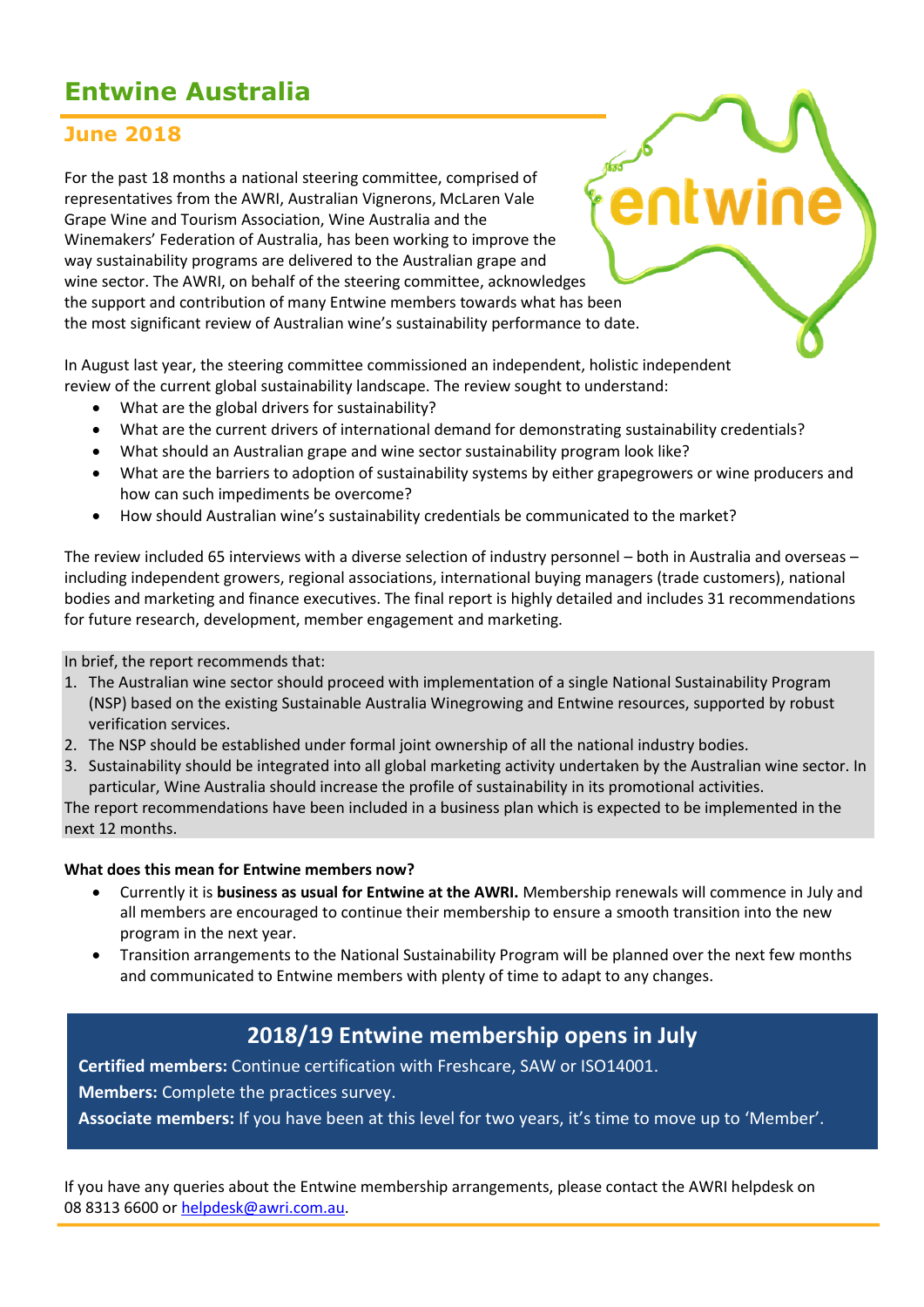## **Highlights from Entwine members in 2016/17**

| CHEMICALS |  |
|-----------|--|
|           |  |
|           |  |

**96%** of members reported best practice across eight areas of chemical management including spray drift, maintenance and calibration of spray equipment, record-keeping, chemical storage, handling and application, chemical safety and disposal of chemicals.



**95%** of Entwine members make informed decisions regarding irrigation scheduling, reporting the use of soil moisture monitoring, weather data and predictions, visual assessment of vines and understanding the water holding capacity of soil and vine water demand. **97%** of irrigated vineyards are using drip irrigation



**86%** of vineyard members actively manage feral pests and environmental weeds to minimise their impact on the environment.

**59%** of vineyard and wineries reported that they maintain an area of their property for the enhancement of biodiversity.

**17%** of members are either not aware of regional biodiversity priorities or are not actively managing riparian and other native vegetation. This is an area for improvement.



**96%** of members reported that they ensure the health and pest-free status of grapevine propagation material and reported sourcing material from accredited nurseries and Vine Improvement suppliers.

**43%** percent of members require improvement in on-farm biosecurity systems, especially restricting, inspecting and controlling visitor and vehicle access to ensure the risk of biosecurity incursions is minimised.



**42%** of wineries and **11%** of vineyards are using solar energy to replace or supplement electricity from the grid.



**100%** of wineries are recycling winery waste



i

**38%** of vineyard members graze sheep to decrease fuel and chemical inputs.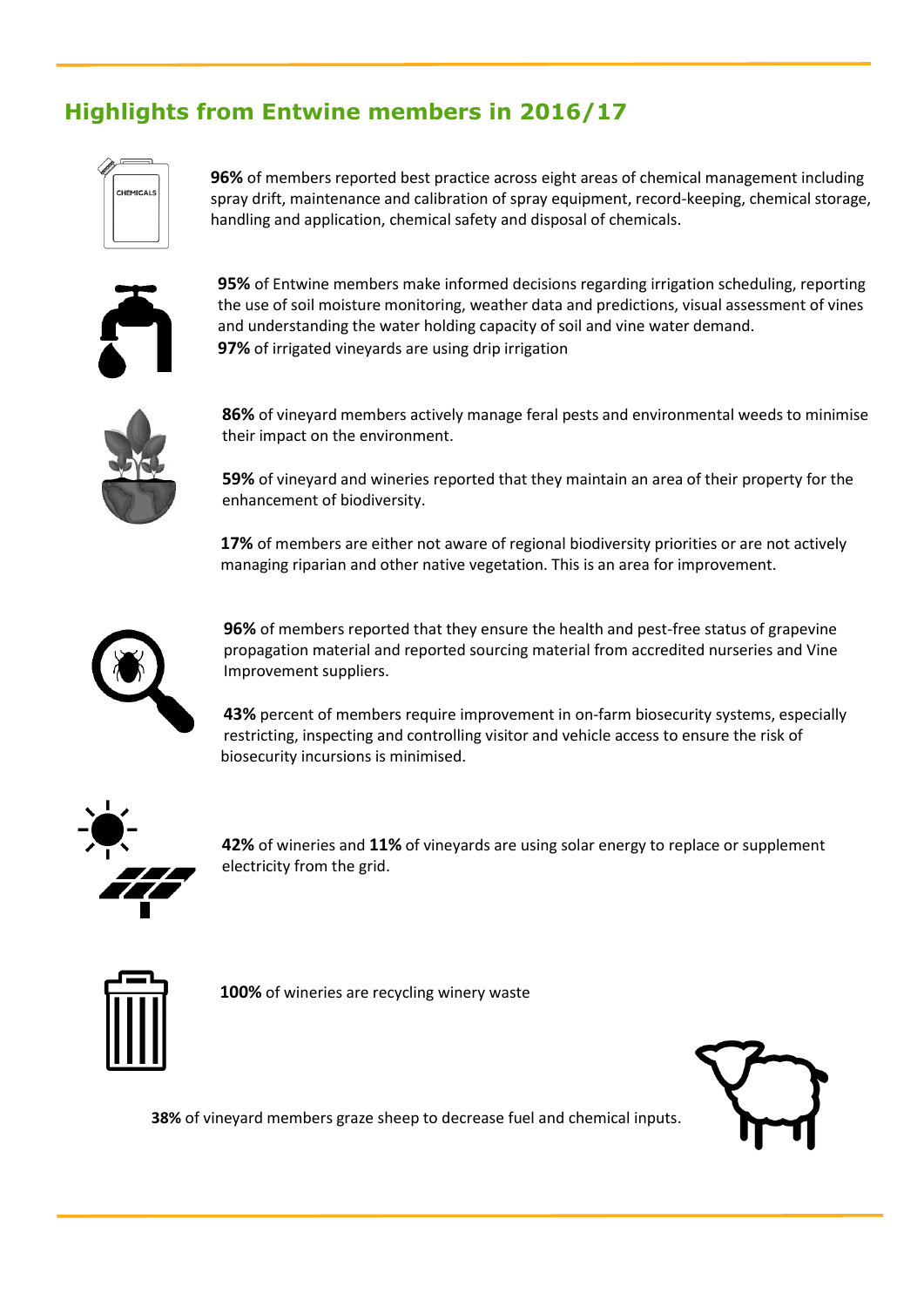### **Vineyard sustainability linked to energy use**

The AWRI has been working with growers across a number of regions on a project to identify and describe the unique features of sustainable Australian wine-grape vineyard businesses. Thanks to all of the Entwine members who were interviewed and provided their data to the study.

Energy use is a major source of greenhouse gas (GHG) emissions in vineyards. The primary use of energy in vineyards is in vineyard tractors used for spraying, slashing, pruning and harvesting and in pumps used to pressurise and deliver irrigation. Energy is also one of the highest costs in the production of wine-grapes and, as such, there are significant economic benefits to be gained by reducing energy use. In vineyards, this is primarily achieved in two ways: by reducing tractor use and by reducing irrigation. While it can be difficult to quantify, businesses that gain efficiencies in these activities can also profit from flow-on benefits to natural capital including decreased agrochemical inputs, improved soil structure, reduced soil compaction and reduced pressure on water resources. From a social and community perspective, reduced production inputs and more favourable economic outcomes for vineyard businesses are also beneficial.

In this study, Entwine member vineyards that used less energy also demonstrated a number of other positive attributes related to their environmental impact, economic performance and social awareness.

The AWRI will be continuing this work through the Food Agility Cooperative Research Centre. More information will be coming soon.

### **Entwine vineyards that use the lowest energy:**

• **Use less irrigation per hectare**

 $\overline{a}$ 

- **Produce lower yields**
- **Use irrigation more efficiently (i.e. they grow more grapes per megalitre of irrigation)**
- **Have a significantly lower greenhouse gas (GHG) emissions intensity (i.e. less energy used per tonne of grapes grown)**
- **Are more likely to graze sheep in the vineyard**
- **Are more likely to have an area of their property dedicated to the enhancement of biodiversity.**